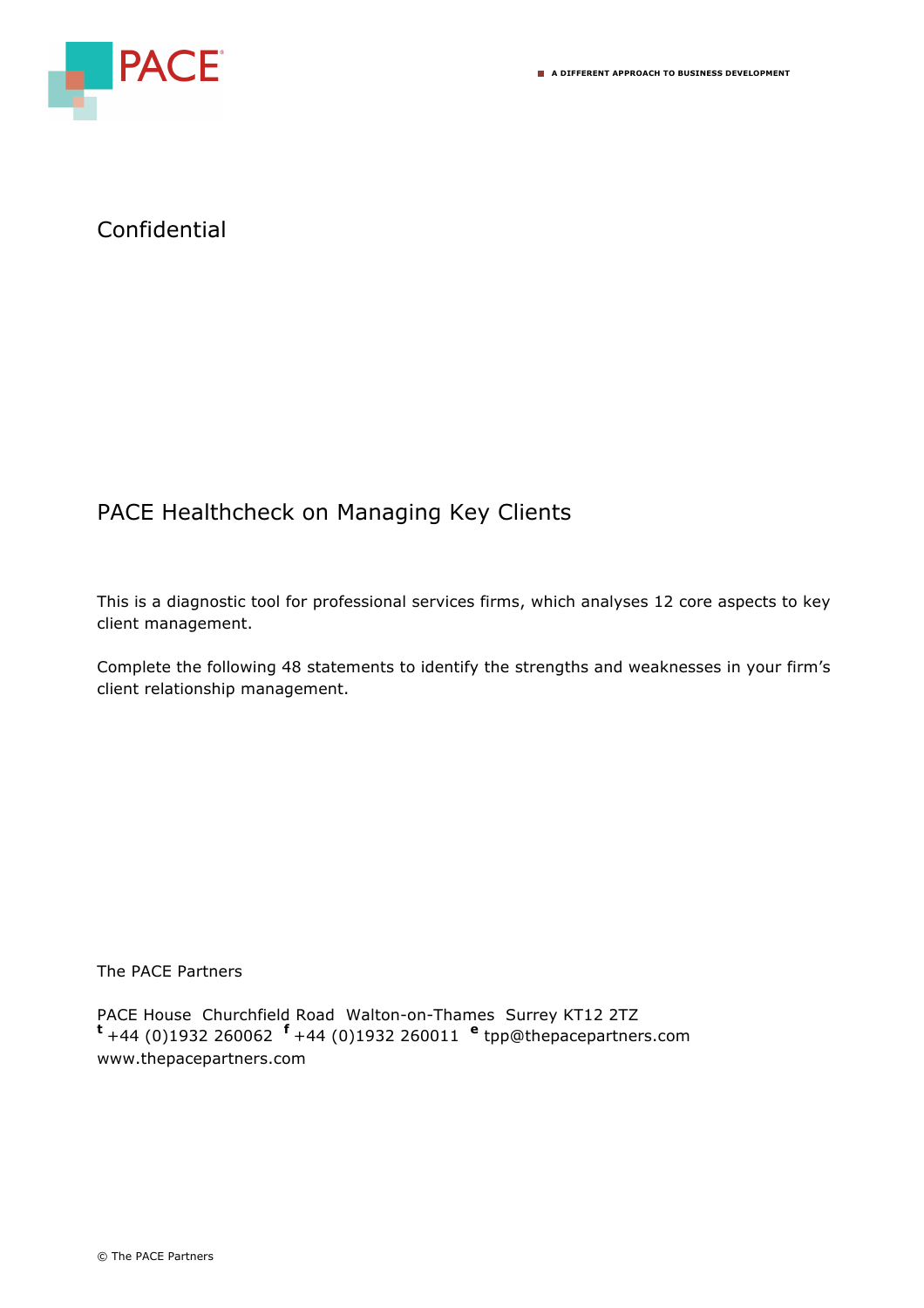

| <b>PACE Healthcheck on managing key clients</b> |                                                                                                                                                                                                                                                                                                    | Just<br>like us | Some<br>what<br>like us | Not<br>really<br>like us | Not like<br>us at<br>all |
|-------------------------------------------------|----------------------------------------------------------------------------------------------------------------------------------------------------------------------------------------------------------------------------------------------------------------------------------------------------|-----------------|-------------------------|--------------------------|--------------------------|
| 1                                               | Our clients understand - and believe - that we have a<br>wide range of deliverable capabilities that go beyond those<br>they choose to utilise today. We have not become 'pigeon<br>holed' by our clients as providers of a narrow range of<br>expertise.                                          |                 |                         |                          |                          |
| 2                                               | Dedication to providing excellent service to clients is a<br>demonstrable value of our firm - evidenced by people's<br>everyday actions.                                                                                                                                                           |                 |                         |                          |                          |
| 3                                               | Our professional staff are well positioned to cross-sell<br>other services as they have an excellent knowledge of the<br>other capabilities that exist within our business.                                                                                                                        |                 |                         |                          |                          |
| 4                                               | There is a person highly positioned in our firm who has<br>ultimate responsibility for the quality of our client<br>relationships. This person is passionate about this cause<br>and has the 'muscle' to make things happen if it is found<br>that we are not delivering to clients' expectations. |                 |                         |                          |                          |
| 5                                               | Teams dedicated to working with specific clients operate<br>really well in our firm and communication between team<br>members is excellent.                                                                                                                                                        |                 |                         |                          |                          |
| 6                                               | Good communication between individuals and a<br>commitment to team working are demonstrable values of<br>our firm - evidenced by people's everyday actions.                                                                                                                                        |                 |                         |                          |                          |
| 7                                               | Our key clients rely on our firm in ways that make it<br>difficult for them to move to our competitors.                                                                                                                                                                                            |                 |                         |                          |                          |
| 8                                               | Our clients have specifically told us that the marketing and<br>promotional events that we conduct and which they<br>attend, are markedly better than similar events run by our<br>competitors.                                                                                                    |                 |                         |                          |                          |
| 9                                               | We have made a conscious decision as to what information<br>will be of value to us and what information we should hold<br>about our key clients.                                                                                                                                                   |                 |                         |                          |                          |
| 10                                              | Our web site is more than an electronic brochure. Our<br>web site delivers real value to our clients and they return<br>to visit it.                                                                                                                                                               |                 |                         |                          |                          |
| 11                                              | We have a proven and accurate method of forecasting<br>future client work in the pipeline.                                                                                                                                                                                                         |                 |                         |                          |                          |
| 12                                              | We have spoken with our key clients and have asked them<br>what they want from a firm such as ours - and then<br>configured our offering accordingly based on the results of                                                                                                                       |                 |                         |                          |                          |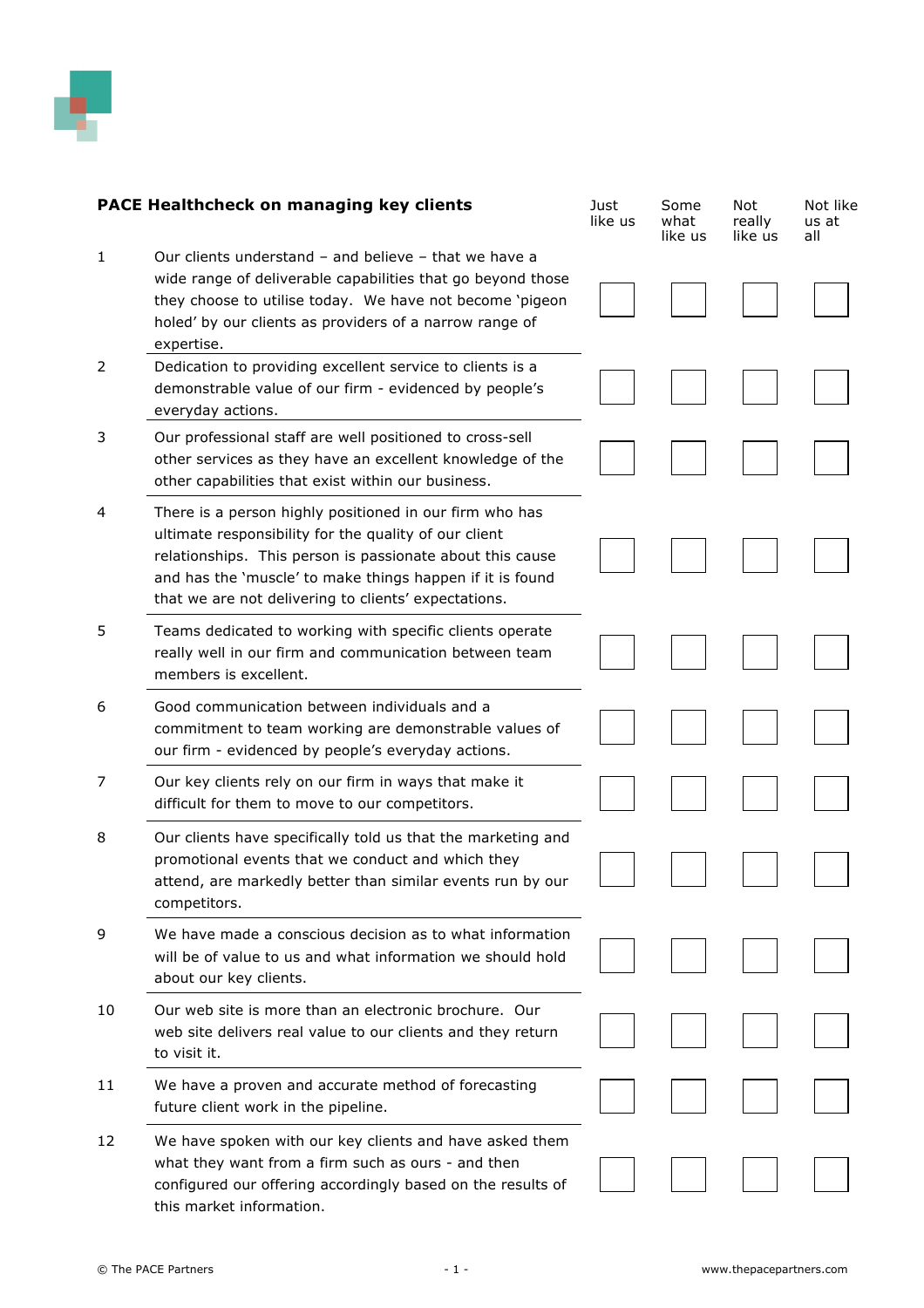

| <b>PACE Healthcheck on managing key clients</b> |                                                                                                                                                                                                                                       | Just<br>like us | Some<br>what<br>like us | <b>Not</b><br>really<br>like us | Not like<br>us at<br>all |
|-------------------------------------------------|---------------------------------------------------------------------------------------------------------------------------------------------------------------------------------------------------------------------------------------|-----------------|-------------------------|---------------------------------|--------------------------|
| 13                                              | We are very capable when it comes to the way we plan the<br>execution of fee-earning work for clients.                                                                                                                                |                 |                         |                                 |                          |
| 14                                              | With regard to key clients our firm is primarily organised in<br>client facing teams. Functional and practice divisions are<br>secondary.                                                                                             |                 |                         |                                 |                          |
| 15                                              | We have a clearly defined and agreed definition of a key<br>client. On the basis of this we have segmented our client<br>list based on the value of different clients to our firm.                                                    |                 |                         |                                 |                          |
| 16                                              | We have objective and measurable ways of knowing the<br>strength of the relationship we have with each of our key<br>clients.                                                                                                         |                 |                         |                                 |                          |
| 17                                              | Our plans for our key clients operate in 'real time' - and<br>they are constantly amended and updated as actions take<br>place and situations change.                                                                                 |                 |                         |                                 |                          |
| 18                                              | All of the people in our firm feel that they own the process<br>of managing our key clients. Key client management<br>initiatives are not just imposed by those who run the firm.<br>We have real buy-in here.                        |                 |                         |                                 |                          |
| 19                                              | The project management of the work that we do for our<br>clients is of a very high standard.                                                                                                                                          |                 |                         |                                 |                          |
| 20                                              | Marketing and promotional activities are always followed<br>up by our professional staff with a view to generating more<br>face to face dialogue with our key clients.                                                                |                 |                         |                                 |                          |
| 21                                              | There is excellent communication and trust between the<br>different practice areas within our firm.                                                                                                                                   |                 |                         |                                 |                          |
| 22                                              | Our base level of service (which every client receives<br>regardless of their value to the firm) is truly excellent.                                                                                                                  |                 |                         |                                 |                          |
| 23                                              | We are extremely capable in the execution of the work<br>that we carry out for our clients.                                                                                                                                           |                 |                         |                                 |                          |
| 24                                              | In order to manage our key client relationships in an<br>excellent manner we have identified and captured in<br>writing the key characteristics that our professional staff<br>(involved in working with key clients) should possess. |                 |                         |                                 |                          |
| 25                                              | We always deliver everything to our clients, on, or before<br>time.                                                                                                                                                                   |                 |                         |                                 |                          |
| 26                                              | In our business the relationship between a key client and<br>our firm is not based on the personal relationship and<br>chemistry between two individuals.                                                                             |                 |                         |                                 |                          |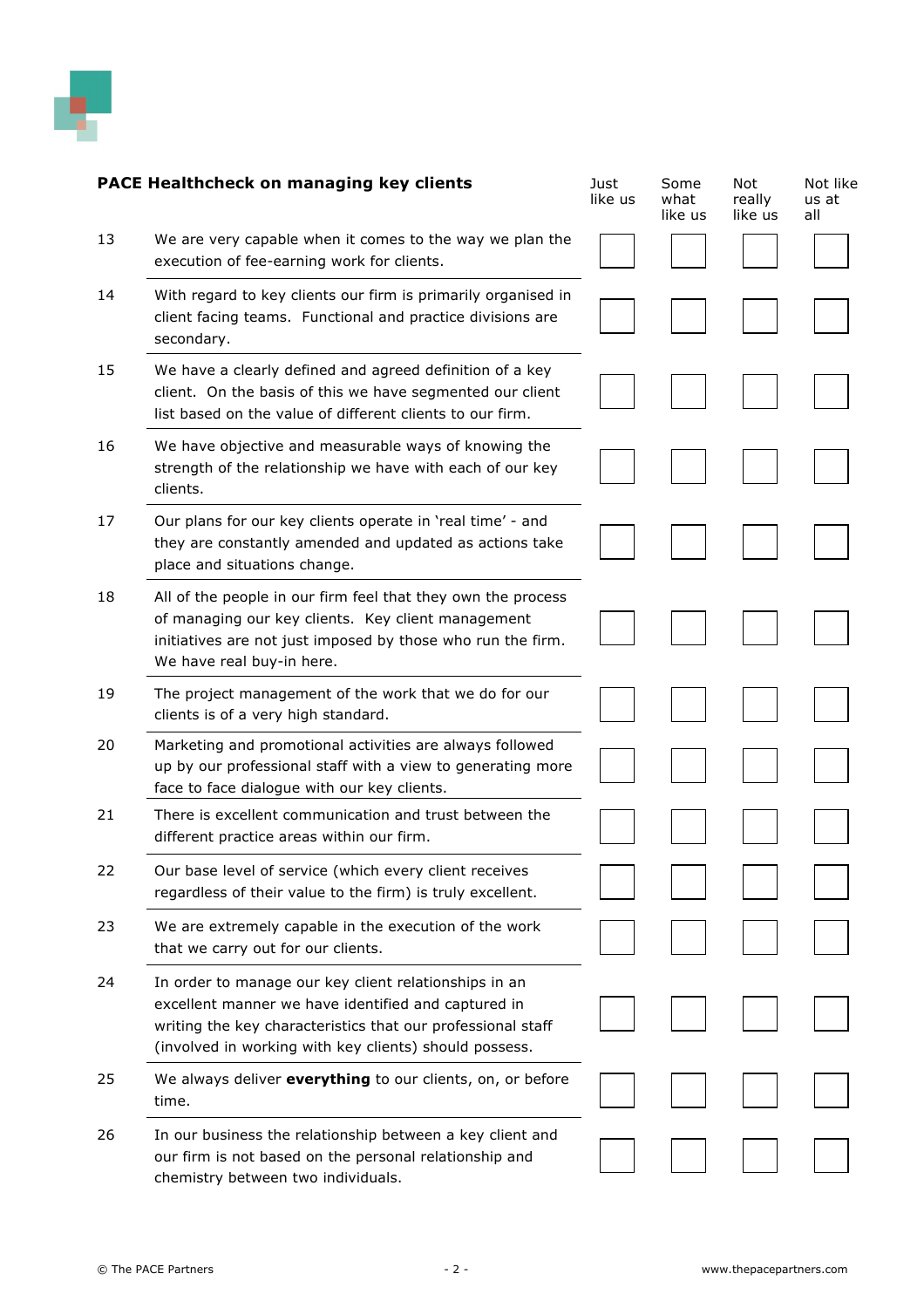

| <b>PACE Healthcheck on managing key clients</b> |                                                                                                                                                                                                                                                                                               | Just<br>like us | Some<br>what<br>like us | <b>Not</b><br>really<br>like us | Not like<br>us at<br>all |
|-------------------------------------------------|-----------------------------------------------------------------------------------------------------------------------------------------------------------------------------------------------------------------------------------------------------------------------------------------------|-----------------|-------------------------|---------------------------------|--------------------------|
| 27                                              | Our professional staff have received relevant training and<br>coaching in how to sell their services and capabilities.                                                                                                                                                                        |                 |                         |                                 |                          |
| 28                                              | For each of our key clients where we believe there is a<br>prospect of future work, we have a written action plan that<br>outlines what we need to do to win these opportunities.                                                                                                             |                 |                         |                                 |                          |
| 29                                              | Internal meetings that review and plan progress with key<br>clients are well-structured and productive affairs.                                                                                                                                                                               |                 |                         |                                 |                          |
| 30                                              | We analyse who the key people are within our key clients<br>and we map out where they sit in relation to our firm. On<br>the basis of this analysis we plan how to build our<br>relationships within key clients.                                                                             |                 |                         |                                 |                          |
| 31                                              | We have one database for all client information.                                                                                                                                                                                                                                              |                 |                         |                                 |                          |
| 32                                              | We educate all of our staff so that they understand the<br>market issues, objectives and strategies of the key clients<br>for whom they work - therefore enabling them to position<br>and sell our services more effectively.                                                                 |                 |                         |                                 |                          |
| 33                                              | Feedback from our clients tells us that we are very good at<br>communicating with them when we are carrying out fee-<br>earning work.                                                                                                                                                         |                 |                         |                                 |                          |
| 34                                              | There is a plan formulated and captured in written format<br>for all of our key clients.                                                                                                                                                                                                      |                 |                         |                                 |                          |
| 35                                              | It is recognised and accepted at all levels that the<br>proactive and professional management of our key client<br>relationships is a business imperative - key to the future<br>success of our firm.                                                                                         |                 |                         |                                 |                          |
| 36                                              | We have a procedure for getting feedback on every<br>significant piece of client work we undertake.                                                                                                                                                                                           |                 |                         |                                 |                          |
| 37                                              | Our client database integrates with all of our other<br>information systems.                                                                                                                                                                                                                  |                 |                         |                                 |                          |
| 38                                              | Anyone inspecting one of our key client database files<br>would know what we have done with the client in the past,<br>the work we are currently carrying out, the marketing and<br>promotional activities aimed at this client and what our<br>objectives are for this client in the future. |                 |                         |                                 |                          |
| 39                                              | The necessity to proactively and professionally manage our<br>key clients is a high profile message consistently promoted<br>by the people who lead our firm.                                                                                                                                 |                 |                         |                                 |                          |